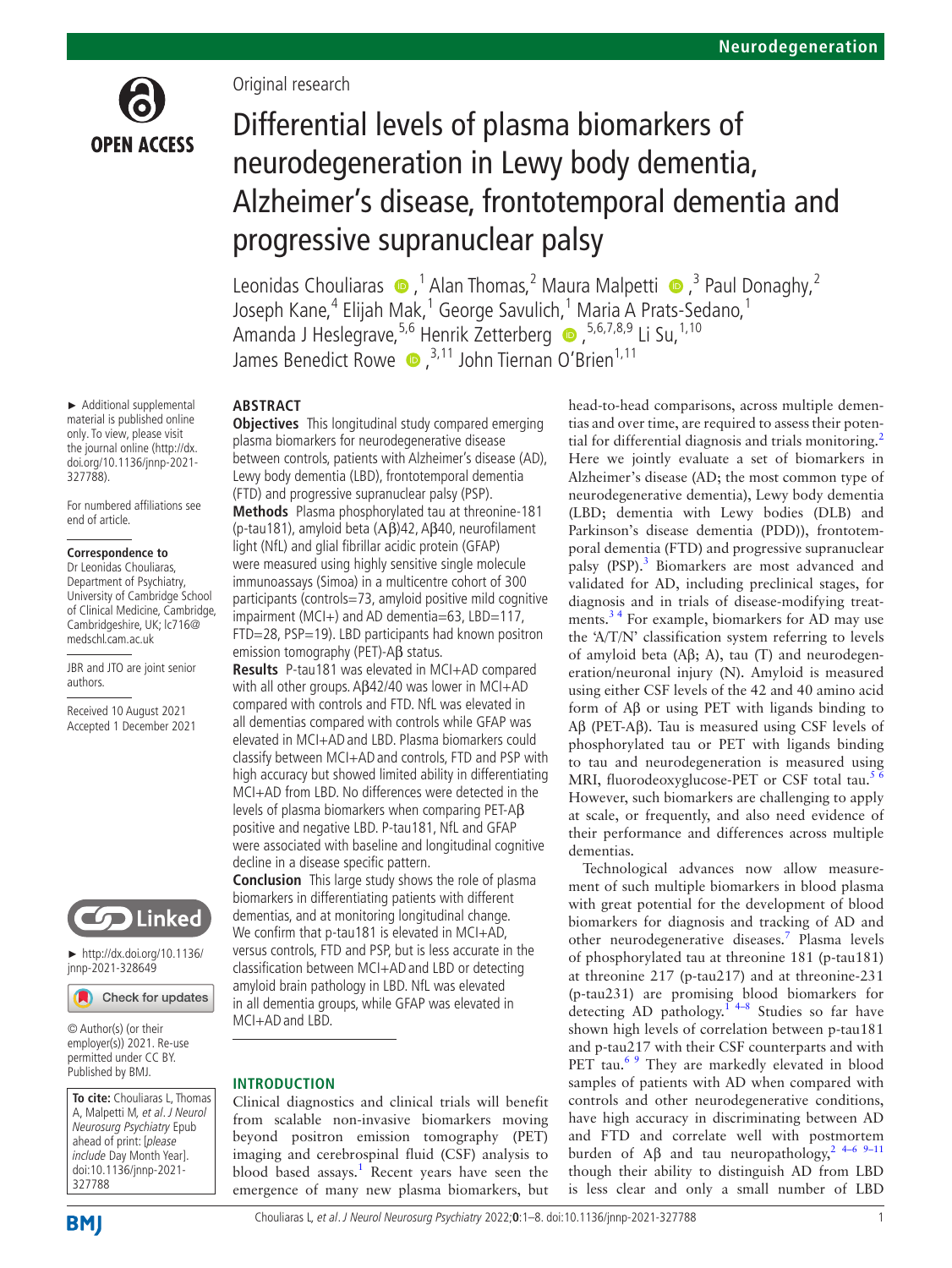cases have been included in published studies comparing these biomarkers. They also have a prognostic value to detect preclinical AD and predict both longitudinal decline and conversion from mild cognitive impairment (MCI) to AD.<sup>5712-14</sup> In parallel, measurement of the ratio of Aβ42 and Aβ40 in blood using highly sensitive assays is a good proxy for presence of amyloid brain pathology and diagnosis of AD but may be confounded by peripheral amyloid production.<sup>[15 16](#page-7-4)</sup> Neurofilament light (NfL), a marker of neuroaxonal damage, in CSF and plasma has been established as a biomarker of neurodegeneration across different types of dementia.<sup>[17 18](#page-7-5)</sup> In parallel, neuroinflammation has been linked with the development of dementia and plasma glial fibrillar acidic protein (GFAP), a marker of astrocytic activation, is elevated early in AD and in cognitively normal older adults who are at risk of AD based on brain  $\overrightarrow{AB}$  load.<sup>19 20</sup> Moreover, plasma GFAP was associated with AD pathology in MCI and predicted conversion to AD.<sup>[21](#page-7-7)</sup>

Less is known about the use of these plasma biomarkers in LBD, whether they can improve the diagnosis of LBD or distin-guish the common AD-copathology in LBD.<sup>[22](#page-7-8)</sup> LBD is driven by cortical Lewy body pathology but approximately half of patients with LBD have coexisting AD amyloid pathology.<sup>23</sup> P-tau181 and p-tau217 may be able to identify LBD cases with coexisting AD pathology as measured with PET tau and CSF  $A\beta$ .<sup>[24](#page-7-10)</sup> People with non-AD pathologies, including Lewy bodies, show progressively elevated p-tau181 with ageing up until death, while those with AD show increases in plasma p-tau181 very early on in the disease course.<sup>[4](#page-7-11)</sup> Evidence is required for the ability of plasma biomarkers for neurodegeneration to distinguish between those with clinical diagnoses of AD, LBD and copathology.

The present study had four primary aims. First, to measure the levels of the plasma biomarkers of neurodegeneration (p-tau181, Aβ42/40 ratio, NfL and GFAP) across a multicentre memory clinical cohort of older participants with PET-Αβ-positive MCI (MCI+) and AD (MCI+AD), LBD, FTD, PSP and controls. Second, to test the ability of these biomarkers to accurately classify a diagnosis of MCI+AD compared with controls, LBD, FTD and PSP. Third to test the ability of plasma biomarkers to detect the presence of AD pathology in LBD and last to examine the relation between plasma biomarkers and baseline cognitive function and subsequent longitudinal decline. We predicted that plasma biomarkers would be differentially elevated among the different types of dementia and that p-tau181 and Αβ42/40 would distinguish AD cases from the different forms of dementia while detecting coexistent ΑD pathology in LBD.

#### **MATERIALS AND METHODS Participant characteristics**

The study included 300 participants from five diagnostic groups (see [table](#page-1-0) 1 for summary characteristics). Participants were above the age of 50. Exclusion criteria included an acute infection, major concurrent psychiatric illness; severe physical illness; a history of other significant neurological illness. Participants with capacity gave their written informed consent to take part in the study. For those who lacked capacity, their participation followed the consultee process in accordance with the UK law.

One hundred and forty-five participants were included from the Neuroimaging of Inflammation in Memory and Related Other Disorders (NIMROD); 76 participants from the Amyloid Imaging for Phenotyping Lewy Body Dementia (AMPLE), 29 from the Clinical Biomarkers for Dementia Research, 27 from the 123I-MIBG in Dementia with Lewy bodies as A marker for Sympathetic denervation (MIDAS) and 23 from the Multimodal Imaging of Lewy Body Disorders study (MILOS). Detailed background, clinical diagnostic criteria, clinical and neuroimaging findings relating to these cohorts have been published previously.[23 25–27](#page-7-9) The pooled study cohort comprised of a total of 73 non-demented controls, 63 participants in the AD spectrum consisting of 14 PET-Αβ-positive MCI (MCI+) and 49 AD dementia participants who were combined and analysed as a single MCI+AD group as in our previous studies, reflecting different stages on the AD spectrum, 117 LBD (110 DLB and 7 PDD, 59 with PET-Αβ status), 28 patients with FTD and 19 patients with PSP. The FTD group included 10 patients with behavioural variant FTD (bvFTD), 9 patients with nonfluent primary progressive aphasia (nfPPA) and 7 patients with semantic variant PPA (svPPA). Three patients with bvFTD were found to carry the C9orf72 mutation, two bvFTD carried the MAPT mutation, one bvFTD and one nfPPA carried GRN mutation. All FTD subtypes were combined to a single group due to the low number of samples available. Participants were recruited from specialist memory clinics in and around Cambridgeshire and the North of England, the Dementia and Neurodegeneration specialty of the UK Clinical Research Network, the Join Dementia Research platform ([www.joindementiaresearch.nihr.](www.joindementiaresearch.nihr.ac.uk) [ac.uk](www.joindementiaresearch.nihr.ac.uk)) as well as from cognitively healthy spouses and partners of participants.

Healthy controls had mini-mental state examination >26 with no acute physical illness, no cognitive complaints and who were independent in function and instrumental activities of daily living. MCI PET-Aβ-positive participants were defined

<span id="page-1-0"></span>

| Table 1<br>Summary of participant baseline characteristics and plasma biomarker measurements per diagnostic group |                  |                 |                |               |                |              |  |  |
|-------------------------------------------------------------------------------------------------------------------|------------------|-----------------|----------------|---------------|----------------|--------------|--|--|
|                                                                                                                   | Control $(n=73)$ | $MCI+AD(n=63)$  | $LBD(n=117)$   | $FID(n=28)$   | $PSP(n=19)$    | P value      |  |  |
| Age (years)                                                                                                       | 70.2 (7.79)      | 73.9 (7.80)     | 75.6 (6.81)    | 64.5(8.62)    | 69.0 (5.91)    | $1.61e - 11$ |  |  |
| Sex (female)                                                                                                      | 30 (42%)         | 20 (32%)        | 23 (20%)       | 12 (43%)      | 6(32%)         | 0.012        |  |  |
| ACE-R                                                                                                             | 94.5 (4.49)      | 69.7 (16.5)     | 66.4 (16.8)    | 71.0(15.6)    | 79.6 (15.3)    | $<$ 2e $-16$ |  |  |
| P-tau181 $(pq/mL)$                                                                                                | 2.59(1.65)       | 4.26(2.00)      | 3.49(2.37)     | 2.16(1.09)    | 2.63(2.03)     | $3.24e - 05$ |  |  |
| AB42/40                                                                                                           | 0.0646(0.0145)   | 0.0565(0.00712) | 0.0599(0.0145) | 0.0699(0.011) | 0.0671(0.0237) | 0.05207      |  |  |
| NfL (pg/mL)                                                                                                       | 20.9(18.6)       | 28.2 (16.8)     | 32.3(25.1)     | 38.2 (20.5)   | 31.1(15.0)     | $<$ 2e $-16$ |  |  |
| GFAP (pg/mL)                                                                                                      | 154 (96.5)       | 243 (99.9)      | 222 (105)      | 160(83.9)     | 146 (57.2)     | $4.32e - 10$ |  |  |

Data presented as mean (SD). Comparisons were performed using analysis of covariance. Please note that the statistical tests were performed using the log-transformed values. MCI+AD is the combined group of positron emission tomography Aβ-positive patients with MCI and Alzheimer's disease (AD), Lewy body dementia is the combined group of dementia with Lewy bodies and patients with Parkinson's disease dementia .

ACE-R, Addenbrooke's cognitive examination revised version; FTD, frontotemporal dementia; GFAP, glial fibrillar acidic protein; MCI, mild cognitive impairment ; NfL, neurofilament light; pq/ml, picogram/millilitre; PSP, progressive supranuclear palsy; p-tau181, phosphorylated tau at threonine 181; Aβ42/40, the ration between the plasma measurement of amyloid beta (Αβ) 40 and 42.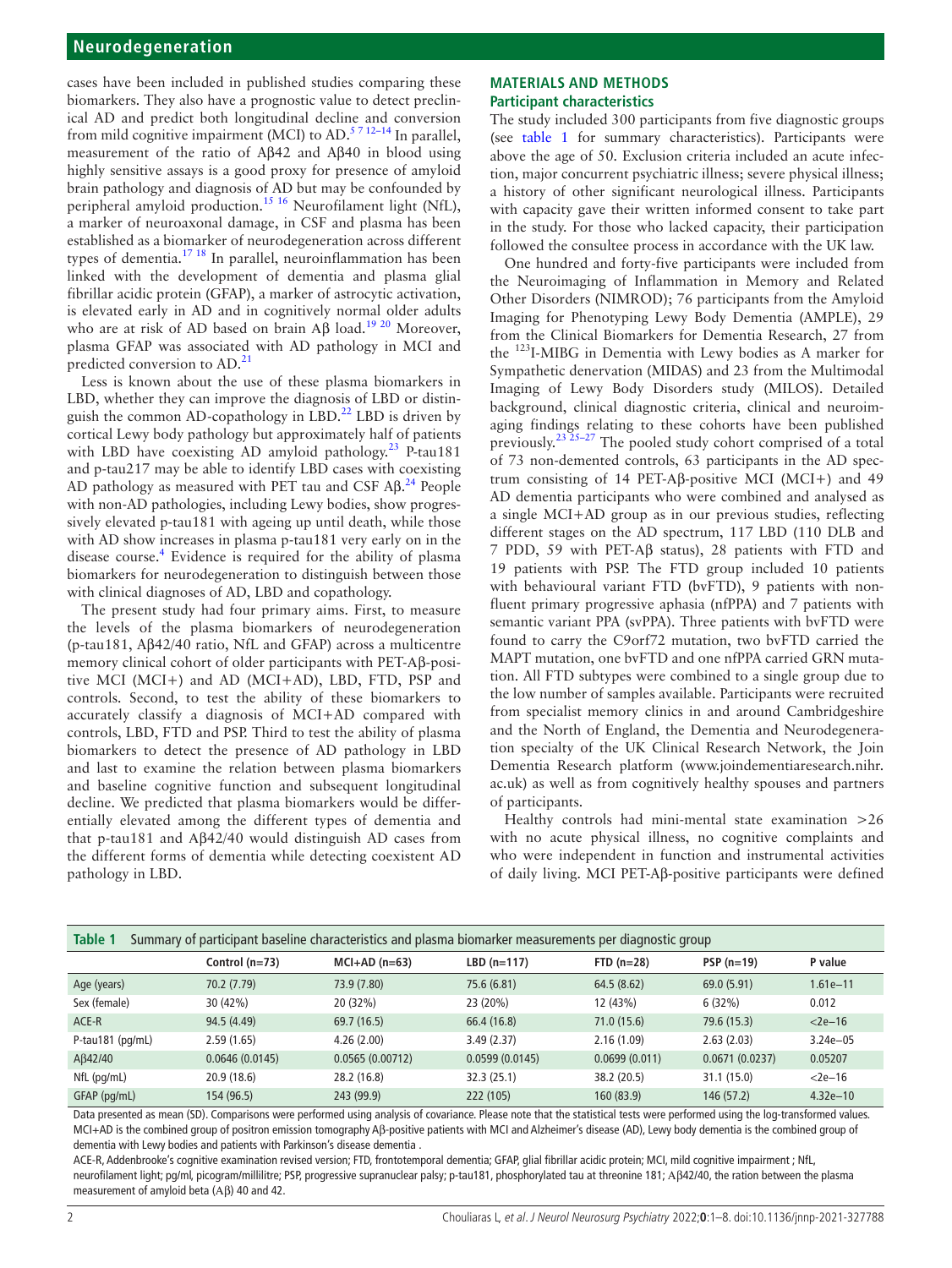by presence of subjective memory reports, no impairment in activities of daily living and amyloid positivity using Pittsburgh Compound B (PIB) PET using a cutpoint of 19 in the centiloid scale.<sup>[28](#page-7-12)</sup> AD participants fulfilled the criteria for AD dementia defined as per the National Institute on Aging-Alzheimer's Association Criteria.[29](#page-7-13) Probable DLB was defined by both the 2005 and 2017 consensus criteria and PDD was defined by the Move-ments Disorders Society clinical diagnosis criteria for PDD.<sup>[30 31](#page-7-14)</sup> DLB and PDD were combined in a group representing the LBD group. FTD diagnoses were based on the criteria defined clinically by Rascovsky *et al* for behavioural variant of FTD and Gorno-Tempini *et al*<sup>32 33</sup> for PPA variants. Participants with PSP were recruited initially according to the Litvan *et al*<sup>[34](#page-7-16)</sup> criteria (modified by a relaxation of the falls criterion to falls within  $3$  years as suggested by the NNIPPS-PSP study group,  $34$  and later reclassified according to the MDS-PSP 2017 criteria for PSP-Richardson's syndrome.<sup>[35](#page-7-17)</sup>

#### **Clinical assessments**

Participants underwent clinical examination with cognitive and neuropsychiatric assessment at baseline. These were repeated annually for up to 3 years for the NIMROD and MILOS cohorts and at 1year for the AMPLE and MIDAS cohorts. Cognitive function in this study was measured using the Addenbrooke's Cognitive Examination Revised version (ACE-R). The ACE-R incorporates five domains of cognitive function (attention/ orientation, memory, verbal fluency, language, visuospatial) hand has been shown to capture deficits observed in the neurodegenerative dementias included in this cohort[.27 36 37](#page-7-18) Longitudinal ACE-R data were available for a total of 185 out of 300 participants (control=52, MCI+AD=50, LBD=52, FTD=15, PSP=16). Nine of the MCI-PET-Aβ-positive participants were clinically diagnosed as converting to AD at subsequent follow-up visits.

#### **PET-Aβ in LBD**

Imaging was performed at baseline. Details of the MRI and PET acquisition and analysis have been published previously.<sup>[23 25](#page-7-9)</sup> In summary, PET-Aβ imaging data were available for 59 participants with LBD. For the NIMROD and MILOS cohort 550 MBq of  $[11<sup>C</sup>]$  PIB PET imaging was carried out using a GE Advance PET scanner (GE Healthcare) or a GE Discovery 690 PET/CT, with attenuation correction provided by a transmission scan or a low dose CT scan, with 550 MBq of PIB injected as a bolus and imaging performed for 30min starting at 40min post injection. Participants were considered PET-Aβ-positive using a cutpoint of 19 on the centiloid scale.<sup>28</sup>

For the AMPLE cohort imaging was performed using a Siemens Biograph-40 PET-CT scanner. Participants were given a 370 MBq intravenous injection of 18F-florbetapir (Amyvid). PET imaging was carried out for 15min, commencing 30–50min after injection. Attenuation correction was performed using CT scan data. Amyloid PET images were visually rated as positive or negative based on the manufacturer's criteria by a panel of five raters.<sup>[23](#page-7-9)</sup>

#### **Sample collection and processing**

Blood samples were obtained by venepuncture and collected in EDTA tubes. They were centrifuged to isolate plasma, aliquoted and stored at −70°C until further analyses. Plasma assays were conducted at the UK Dementia Research Institute biomarker laboratory. Plasma samples were thawed on wet ice, centrifuged at  $500 \times g$  for 5 min at 4°C. Calibrators (neat) and samples

(plasma: 1:4 dilution) were measured in duplicates. The plasma assays measured were the Quanterix Simoa Human Neurology 4-Plex E assay (measuring Aβ40, Aβ42, GFAP and NfL) and the Quanterix Simoa p-tau181 measuring p-tau181 of the human tau protein. Assays were performed using the Simoa-HD1 according to the manufacturer's protocol (Quanterix Corp, Billerica, Massachusetts, USA) ([Rissin](https://www.ncbi.nlm.nih.gov/pmc/articles/PMC7846133/#fcaa137-B30) *et al*). All samples were analysed at the same time using the same batch of reagents. A four-parameter logistic curve fit data reduction method was used to generate a calibration curve. Two control samples of known concentration of the protein of interest (high-control and lowcontrol) were included as quality control. The mean coefficient of variation percentage for p-tau181 was 6.29, for NfL 4.08, for Aβ42 3.06, for Aβ40 2.55 and for GFAP 4.12.

#### **Statistical analyses**

Statistical analyses were performed in R V.4.0.3, R Foundation for Statistical Computing, Vienna, Austria [\(https://www.R-project.org/](https://www.R-project.org/)). Figures were generated using the R package *ggplot2*. Baseline demographics were compared using analysis of variance and  $\chi^2$  test. The plasma biomarker levels were not normally distributed and were log10 transformed which allowed linear model testing. The Αβ42 and Aβ40 analytes were combined to derive the Aβ42/Α40 ratio. To compare baseline plasma biomarkers across groups, we ran an analysis of covariance model to test for the main effect of diagnostic group, accounting for age and sex as covariates using the R package *lme4*. Post-hoc pairwise comparisons were carried out using the Bonferroni correction method for each biomarker tested.

Classification analyses were performed using receiver operating characteristic curve (ROC) analyses to estimate the diagnostic ability of the age adjusted levels of the plasma biomarkers using the *R* package *cutpointr* [\(https://github.com/thie1e/cutpointr](https://github.com/thie1e/cutpointr)) calculating a cut-off score using the Youden's index and reporting the area under the curve (AUC), sensitivity (sens) and specificity (spec) for each comparison. The R package *pROC* was used for visualisation of the ROC curves. The classification analyses focused on the ability of the plasma biomarkers to discriminate between MCI+ADand controls, LBD, FTD and PSP.

An analysis of covariance model was used when comparing plasma biomarkers between LBD PET-Αβ-positive and PET-Aβ-negative LBD with age and sex as covariates. Associations between plasma biomarkers and baseline ACE-R were tested in each dementia diagnostic group separately using linear regression models with age and sex as covariates. Longitudinal cognitive decline was measured using a linear mixed effects model applied across the longitudinal cognitive scores to estimate the rate of annual decline (slope) in each participant as previously described in detail.<sup>38</sup> For each participant, we included ACE-R scores at baseline, 1-year and 2-year follow-up visits where available. The model included the estimation of a random intercept and slope, with time (years) as independent variable and ACE-R scores as dependent variable. The individuals' estimated rate of annual cognitive decline (slope) was then associated with the plasma biomarkers using a linear regression model, with slope as the dependent variable, the plasma biomarker as the independent variable with age and sex as covariates. Associations between longitudinal cognitive decline and plasma biomarkers were tested in each dementia diagnostic group separately to examine disease specific effects.

# **RESULTS**

# **Participant characteristics**

Baseline demographics, cognitive scores and plasma biomarkers levels are shown in [table](#page-1-0) 1. One measurement of GFAP in a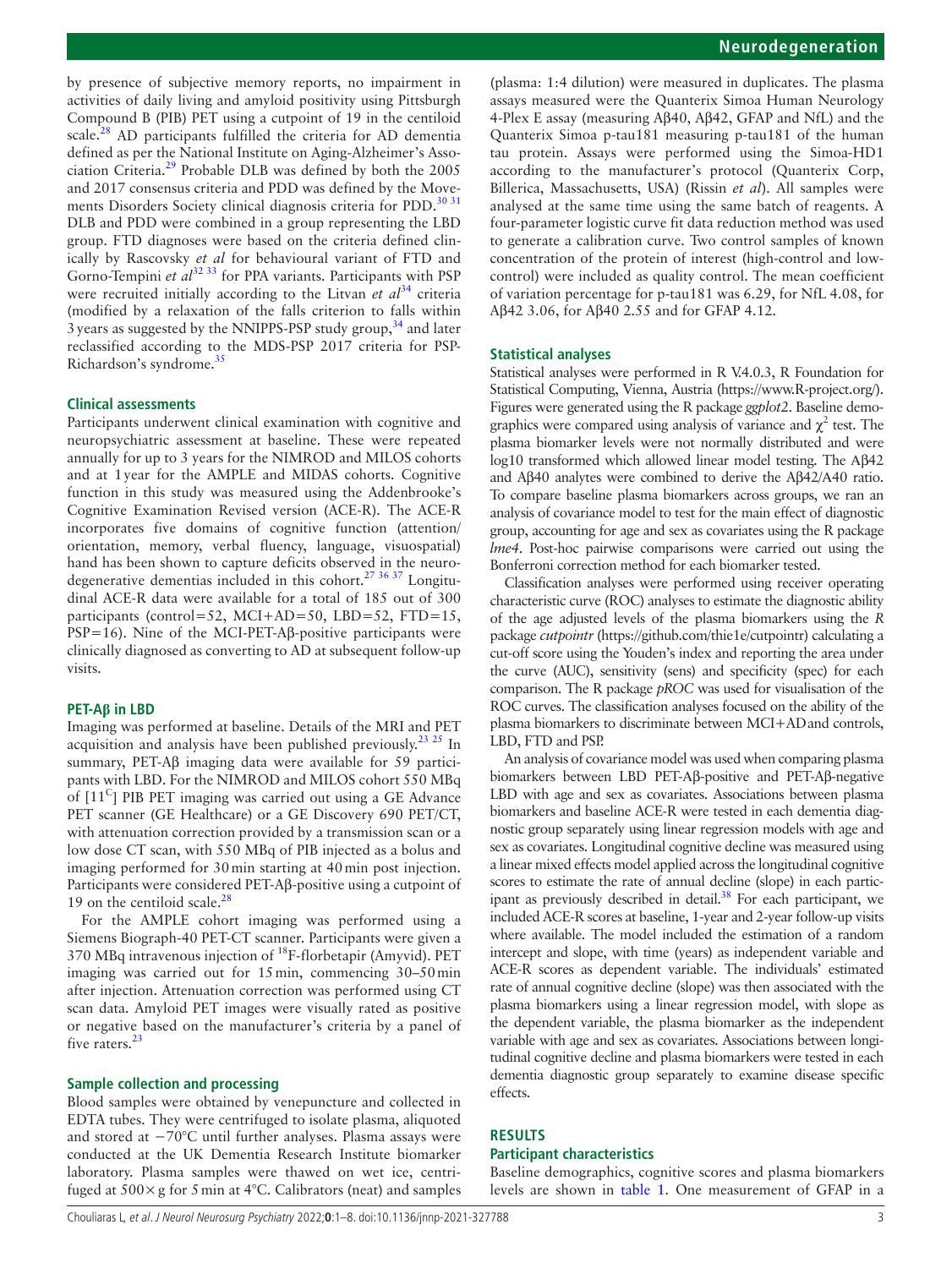<span id="page-3-0"></span>**Table 2** Summary of the baseline characteristics and plasma biomarker levels of the Lewy body dementia subgroup that had positron emission tomography-Αβ data available. Data are presented as mean (SD). Comparisons were performed using t-test for age,  $\chi^2$  for sex and a general linear model adjusting for age and sex for ACE-R and the plasma markers

|                  | PET-ABNegative LBD PET-AB-Positive<br>$(n=30)$ | LBD $(n=29)$   | P value |
|------------------|------------------------------------------------|----------------|---------|
| Age (years)      | 73.9 (6.25)                                    | 75.2 (6.75)    | 0.467   |
| Sex (female)     | 5(17%)                                         | 6(21%)         | 0.691   |
| ACE-R            | 74.1 (14.7)                                    | 71.3(11.9)     | 0.602   |
| P-tau181 (pg/mL) | 3.33 (3.49)                                    | 3.30(1.85)     | 0.476   |
| AB42/40          | 0.0596(0.013)                                  | 0.0613(0.0208) | 0.601   |
| $NfL$ (pg/mL)    | 25.5 (13.4)                                    | 35.8 (35.8)    | 0.248   |
| GFAP (pg/mL)     | 179 (62.0)                                     | 219 (85.9)     | 0.181   |

ACE-R, Addenbrooke's Cognitive Examination Revised version ; Aβ, amyloid beta ; GFAP, glial fibrillar acidic protein ; NfL, neurofilament light; p-tau, phosphorylated tau .

control participant was considered an outlier as it exceeded three SD of the mean and therefore this participant was removed from further analyses (GFAP >6000 pg/mL). Age ( $p=1.6e-11$ ) and sex  $(p=0.012)$  were differentially distributed among the groups, in keeping with the known epidemiological characteristics of each neurodegenerative condition. In regression models including diagnosis as a covariate, age was significantly associated with p-tau181 (β=0.007, p=3.24e-05), NfL (β=0.01, p<2e−16) and GFAP (β=0.009, p=4.32e−10) but not with Αβ42/40 (β=0.001, p=0.052). Sex was not associated with significant differences in the levels of the four plasma biomarkers tested. [Table](#page-3-0) 2 summarises the baseline characteristics and biomarker levels of the LBD group stratified per PET Aβ status.

# **Plasma biomarkers per diagnostic group**

#### P-tau181

Analysis of covariance revealed significant differences in the levels of p-tau181 between diagnostic groups (F=9.059, p=6.62e−07) after adjusting for age and sex. Post-hoc comparisons using the Bonferroni correction method found higher levels of p-tau181 in the MCI+AD group when compared with all other groups: MCI+ADversus controls (F=5.55, p=6.35e−7), MCI+ADversus LBD (F=3.47, p=6.05e−3), MCI+ADversus FTD (F=4.09, p=5.57e−4) and MCI+AD versus PSP (F=3.56, p=4.36e−3). See [figure](#page-3-1) 1A for schematic representation of results.

#### Αβ42/40

There was a significant effect of diagnosis when comparing the levels of  $A\beta$ 42/40 among the diagnostic groups (F=3.152, p=0.015). Bonferroni post-hoc comparisons revealed that the Αβ42/40 ratio was lower in the MCI+AD group compared with controls  $(F=2.84, p=0.0479)$  and compared with the FTD group ( $F = 2.88$ ,  $p = 0.04$ ) (see [figure](#page-3-1) 1B).

#### NfL

There was a significant effect of diagnosis when comparing levels of NfL among the diagnostic groups  $(F=14, 9, p=1.38e-10)$ . Bonferroni post-hoc comparisons showed that all dementia groups had higher levels of NfL when compared with controls: controls versus MCI+AD (F=−2.98, p=3.10e−2), versus LBD (F=−3.72, p=2.40e−3), versus FTD (F=−6.90, p=3.31e−10) and versus PSP (F=−4.48, p=1.08e−4). Post-hoc comparisons



<span id="page-3-1"></span>**Figure 1** Levels of plasma biomarkers across diagnostic groups. Analysis of covariance revealed a significant effect of diagnosis for all four markers. (A) P-tau181 was elevated in the MCI+AD group when compared with controls, LBD, FTD and PSP. (B) The ratio between Aβ42/40 was lower in MCI+AD group when compared with controls. (C) NfL was elevated across all diagnostic groups when compared with controls and was higher in FTD when compared with LBD and MCI+AD. (D) GFAP was elevated in AD and LBD when compared with controls and in MCI+AD compared with PSP. The Notch graphs display the 95% CIs around the median. Pairwise post-hoc comparisons using the Bonferroni correction are visualised with \*\*\*p<00 001, \*\*\*p<0001, \*\*p < 0.01, \*p < 0.05. Aβ, amyloid beta; AD, Alzheimer's disease; FTD, frontotemporal dementia; GFAP, glial fibrillar acidic protein; LBD, Lewy body dementia; MCI, mild cognitive impairment; NfL, neurofilament light; PSP, progressive supranuclear palsy; p-tau, phosphorylated tau.

also showed that patients with FTD had higher NfL levels when compared with MCI+AD (F=4.51, p=9.30e−5) and LBD (F=4.47 p=1.11e−4) (see [figure](#page-3-1) 1C).

#### **GFAP**

Levels of plasma GFAP were elevated among diagnostic groups when compared with controls (F=0.08, p=1.18e−07). Post-hoc comparisons showed that GFAP was higher in MCI+ADwhen compared with controls (F=−5.78, p=1.91e−7) and higher in LBD when compared with controls  $(F=-4.417, p=1.43e-4)$ , while MCI+AD participants also had higher GFAP when compared with PSP (F=3.19, p=1.57e−2) (see [figure](#page-3-1) 1D).

## **Classification analyses**

#### P-tau181

An age adjusted cut-off score of 0.43 in the log10 converted levels of p-tau181 could classify MCI+AD from controls with an AUC of 0.80 (sens: 0.84, spec: 0.70). A log10 p-tau181 cut-off score of 0.67 could classify MCI+AD from LBD with an AUC of 0.67 (sens: 0.58, spec: 0.71), a score of 0.65 MCI+AD from FTD with an AUC of 0.88 (sens: 0.85, spec: 0.79) and a score of 0.69 could classify MCI+AD from PSP with AUC of 0.83 (sens: 0.79, spec: 0.79) (see [figure](#page-4-0) 2A)

#### Aβ42/40

An age adjusted cut-off score of 0.46 in the log10 converted Αβ42/40 ratio could classify MCI+AD from controls with an AUC of 0.72 (sens: 0.75, spec: 0.69). Similarly a cut-off score of 0.34 could classify MCI+AD from LBD with an AUC of 0.42 (sens:  $0.50$ , spec:  $0.51$ ), a score of  $0.64$  MCI+AD from FTD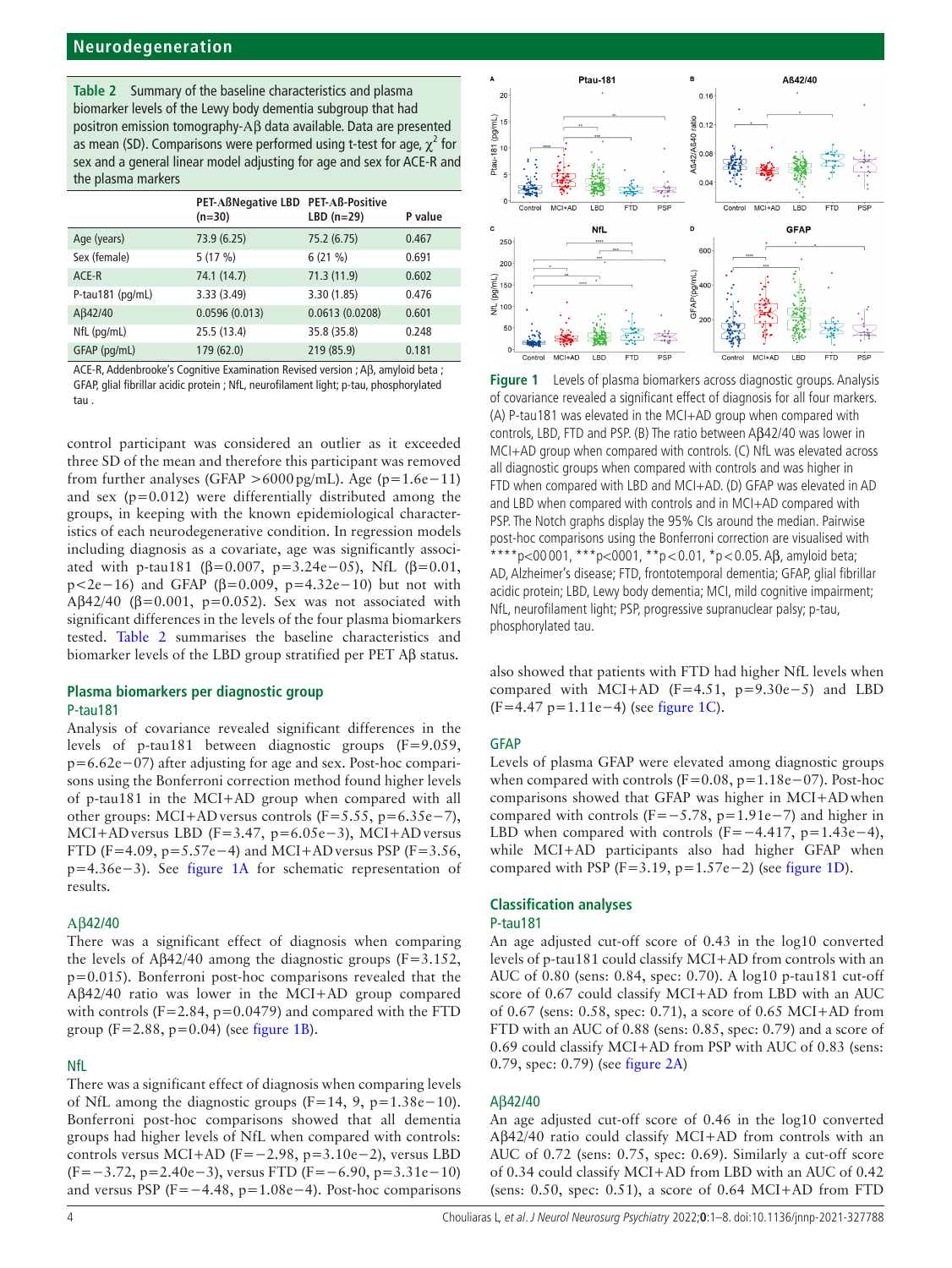<span id="page-4-0"></span>

**Figure 2** Classification using area under the curve (AUC). (A) P-tau181 could classify MCI+AD from controls with an AUC of 0.80 (sensitivity: 0.84, specificity: 0.70), MCI+AD from LBD with an AUC of 0.67 (sensitivity: 0.58, specificity: 0.71), MCI+AD from FTD with an AUC of 0.88 (sensitivity: 0.85, specificity: 0.79) and MCI+AD from PSP with an AUC of 0.83 (sensitivity: 0.79, specificity: 0.79). (B) The Aβ42/40 ratio could classify MCI+AD from controls with an AUC of 0.72 (sensitivity: 0.75, specificity: 0.69), MCI+AD from LBD with an AUC of 0.42 (sensitivity: 0.50, specificity: 0.51), MCI+AD from FTD with an AUC of 0.88 (sensitivity: 0.86, specificity: 0.79) and MCI+AD from PSP with an AUC of 0.78 (sensitivity: 0.67, specificity: 0.84). (C) NfL could classify MCI+AD from controls with an AUC of 0.73 (sensitivity: 0.87, specificity: 0.58), MCI+AD from LBD with an AUC of 0.55 (sensitivity: 0.27, specificity: 0.86), MCI+AD from FTD with an AUC of 0.85 (sensitivity: 0.89, specificity: 0.75) and MCI+AD from PSP with an AUC of 0.77 (sensitivity: 0.54, specificity: 0.95). (D) GFAP could classify MCI+AD from controls with an AUC of 0.78 (sensitivity: 0.71, specificity: 0.81), MCI+AD from LBD with an AUC of 0.61 (sensitivity: 0.68, specificity: 0.50), MCI+AD from FTD with an AUC of 0.84 (sensitivity: 0.716, specificity: 0.92) and MCI+AD from PSP with an AUC of 0.81(sensitivity: 0.73, specificity: 0.84). Aβ, amyloid beta; AD, Alzheimer's disease; FTD, frontotemporal dementia; GFAP, glial fibrillar acidic protein; LBD, Lewy body dementia; MCI, mild cognitive impairment with positive PET amyloid scan; NfL, neurofilament light; PSP, progressive supranuclear palsy; p-tau, phosphorylated tau.

with an AUC of 0.88 (sens: 0.86, spec: 0.79) and a score of 0.77 MCI+AD from PSP with an AUC of 0.78 (sens: 0.67, spec: 0.84) (see [figure](#page-4-0) 2B).

#### NfL

An age adjusted cut-off score of 0.39 in the log10 converted levels of NFL could classify MCI+AD from controls with an AUC of 0.73 (sens: 0.87, spec: 0.58). Similarly a cut-off score of 0.41 could classify MCI+AD from LBD with an AUC of 0.55 (sens: 0.27, spec: 0.86), a score of 0.58 MCI+AD from FTD with an AUC of 0.85 (sens: 0.89, spec: 0.75) and a score of 0.81 MCI+AD from PSP with an AUC of 0.77 (sens: 0.54, spec: 0.95) (see [figure](#page-4-0) 2C).

#### **GFAP**

An age adjusted cut-off score of 0.52 in the log10 converted levels of NfL could classify MCI+AD from controls with an AUC of 0.78 (sens: 0.71, spec: 0.81). Similarly a cut-off score of 0.33 could classify MCI+AD from LBD with an AUC of 0.61 (sens: 0.68, spec: 0.50), a score of 0.71 MCI+AD from FTD with an AUC of 0.84 (sens: 0.71, spec: 0.92) and a score of 0.75 MCI+AD from PSP with an AUC of 0.81 (sens: 0.73, spec: 0.84) (see [figure](#page-4-0) 2D).

#### **Plasma biomarkers in PET-Aβ-positive LBD**

There were no significant differences in the levels of the four plasma biomarkers when comparing patients with PET-Aβpositive LBD with patients with PET-Aβ-negative (p-tau181 p=0.249, Aβ42/40 p=0.855, NFL p=0.338, GFAP p=0.129; [figure](#page-4-1) 3)

# **Association between plasma biomarkers and baseline cognition**

P-tau181

No associations were found between baseline ACE-R scores and p-tau181 in MCI+AD ( $p=0.696$ ), LBD ( $p=0.491$ ) and FTD  $(p=0.491)$  after adjusting for the effects of age and sex. P-tau181 was associated with baseline ACE-R scores in PSP ( $\beta$ =−29.17, p=0.026) (see [online supplemental figure 1A](https://dx.doi.org/10.1136/jnnp-2021-327788)).

#### Aβ42/40

No associations were found between baseline ACE-R scores and p-tau181 in MCI+AD (p=0.783), LBD (p=0.465), FTD  $(p=0.544)$  and PSP ( $p=0.750$ ) after adjusting for the effects of age and sex (see [online supplemental figure 1B\)](https://dx.doi.org/10.1136/jnnp-2021-327788).

### NfL

NfL was associated with baseline ACE-R in the MCI+AD group ( $\beta = -26.42$ , p=0.045). No associations were found between baseline ACE-R scores and NFL in LBD (p=0.07), FTD  $(p=0.510)$  and PSP ( $p=0.662$ ) after adjusting for the effects of age and sex (see [online supplemental figure 1C\)](https://dx.doi.org/10.1136/jnnp-2021-327788).



<span id="page-4-1"></span>**Figure 3** Plasma biomarkers in PET-Αβ-negative versus PET-Aβ-positive LBD cases. No differences were detected when comparing the plasma levels of p-tau181(A), Αβ42/40(B), NfL(C) and GFAP(D) among PET-Αβnegative(n=30) and PET-AB-positive(n=29) LBD cases. The notches display the 95% CI around the median. Aβ, amyloid beta; GFAP, glial fibrillar acidic protein; LBD, Lewy body dementia; NfL, neurofilament light; PET, positron emission tomography; p-tau, phosphorylated tau.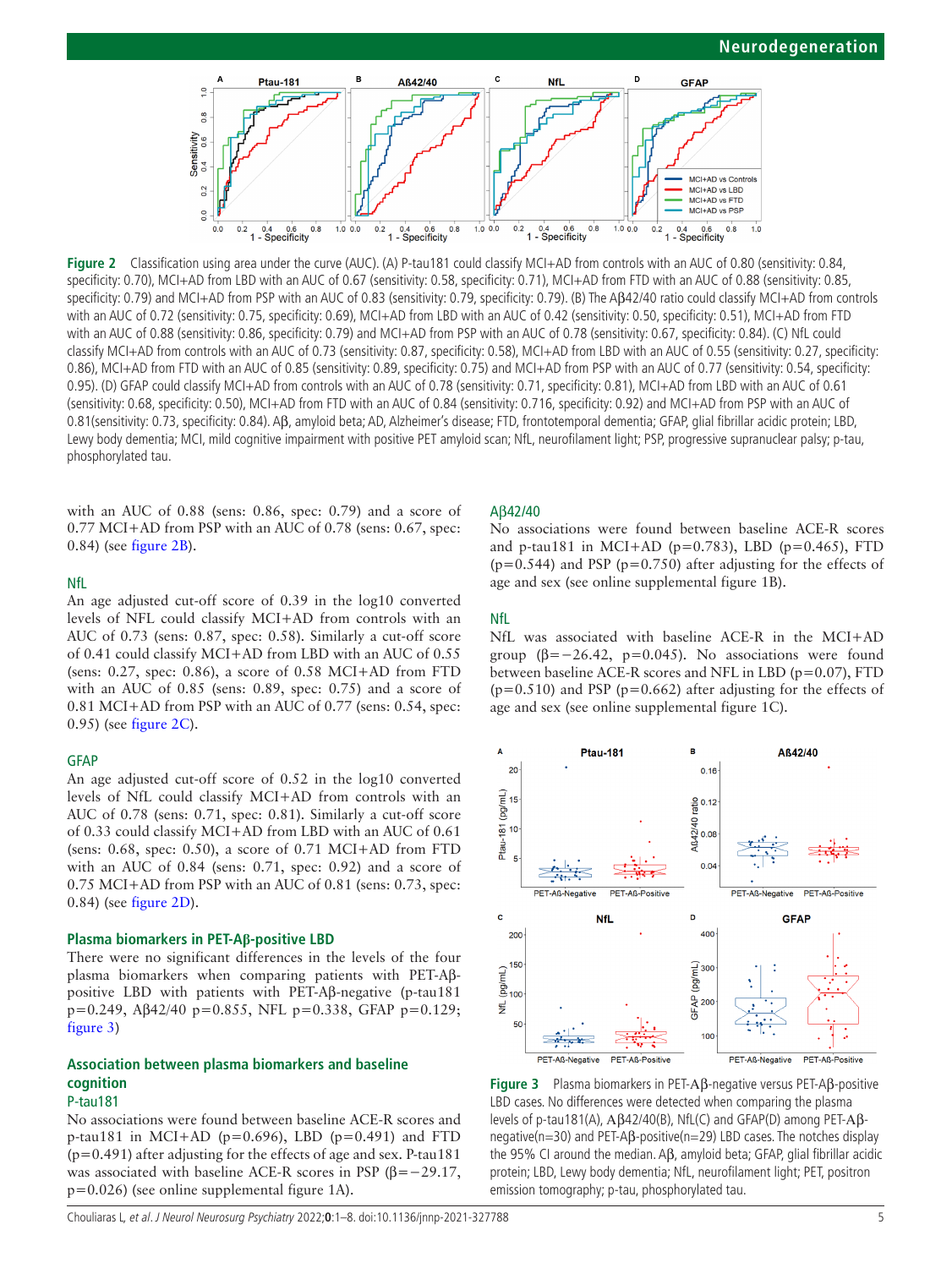#### GFAP

No associations were found between baseline ACE-R scores and GFAP in MCI+AD ( $p=0.136$ ), LBD ( $p=0.107$ ), FTD ( $p=0.471$ ) after adjusting for the effects of age and sex. GFAP was associated with baseline ACE-R scores in PSP ( $\beta$ =-73.64, p=0.019) (see [online supplemental figure 1D\)](https://dx.doi.org/10.1136/jnnp-2021-327788).

# **Association between plasma biomarkers and longitudinal cognitive decline**

#### P-tau181

P-tau181 was associated with ACE-R slopes in the MCI+AD group ( $\beta$ =−7.4, p=0.040) after adjusting for the effects of age and sex. No associations were found between ACE-R slopes and p-tau181 in LBD ( $p=0.382$ ), FTD ( $p=0.585$ ) and PSP (p=0.205) (see [online supplemental figure 2A](https://dx.doi.org/10.1136/jnnp-2021-327788)).

#### Aβ42/40

No associations were found between baseline ACE-R scores and  $A\beta42/40$  in MCI+AD (p=0.348), LBD (p=0.263), FTD  $(p=0.532)$  and PSP ( $p=0.132$ ) after adjusting for the effects of age and gender (see [online supplemental figure 2B\)](https://dx.doi.org/10.1136/jnnp-2021-327788).

#### NfL

No associations were found between ACE-R slopes and NFL in MCI+AD ( $p=0.123$ ), LBD ( $p=0.553$ ), FTD ( $p=0.308$ ) and PSP ( $p=0.257$ ) after adjusting for the effects of age and sex (see [online supplemental figure 2C\)](https://dx.doi.org/10.1136/jnnp-2021-327788).

#### GFAP

GFAP was associated with ACE-R slopes in the MCI+AD group ( $\beta$ =−9.75, p=0.016) after adjusting for the effects of age and sex. No associations were found between ACE-R slopes and GFAP in LBD ( $p=0.450$ ), FTD ( $p=0.842$ ) and PSP ( $p=0.605$ ) (see [online supplemental figure 2D\)](https://dx.doi.org/10.1136/jnnp-2021-327788).

#### **DISCUSSION**

We show the differential distribution of plasma biomarkers for neurodegeneration in a multicentre clinical cohort comprising patients with PET-Αβ-positive MCI, AD, DLB and Parkinson's dementia, FTD and PSP. We confirmed that patients in the AD spectrum have high levels of plasma p-tau181 and low Aβ42/40 ratio compared with the other dementias.<sup>139</sup> However, in addition, there are elevated levels of GFAP in both LBD and AD. Patients with FTD and PSP have high NfL but no significant increase in the other biomarkers.

P-tau181 only modestly discriminated between MCI+ADand LBD (AUC 0.67) compared with better discrimination of MCI+ADversus controls (AUC 0.80), FTD (AUC 0.88) and PSP (AUC 0.83). Similarly, Αβ42/40, NfL and GFAP showed good performance in classifying MCI+AD from FTD and PSP but showed limited ability to classify MCI+AD from LBD. The large cohort of well characterised LBD is of particular interest, with biomarker confirmation of the diagnosis through Dopamine Transporter scan (DAT) scan or MIBG in most cases and PET-Aβ scans in half.<sup>[23 26 30](#page-7-9)</sup> There were no significant differences when comparing the distribution of biomarkers in PET-Αβ-positive LBD compared with PET-Aβ-negative LBD suggesting the limited potential of these plasma biomarkers to identify coexisting AD pathology in LBD, at least with regard to brain amyloid. The p-tau181 and GFAP were associated with baseline cognitive function in PSP, NfL was associated with baseline cognition in the MCI+AD group. Furthermore, the p-tau181 and GFAP were associated with longitudinal cognitive decline in

the MCI+AD group suggesting that these may have a potential of prognostic value.

Our findings are in keeping with previous work showing good performance of p-tau181 in discriminating AD from FTD and PS[P4–6](#page-7-11) and we show that the Aβ42/40 ratio, NfL and GFAP perform equally well in such comparisons. Using a large LBD cohort we have however shown that these plasma biomarkers are not as accurate in discriminating between MCI+ADand LBD in contrast to previous work that used smaller LBD cohorts (17 PDD and 6  $DLB<sup>6</sup>$  and 17  $LBD<sup>4</sup>$  $LBD<sup>4</sup>$  $LBD<sup>4</sup>$ ). Moreover our findings of no differences when comparing the levels of plasma biomarkers between PET-Αβ-negative to PET-Aβ-positive LBD are in contrast with previous work suggesting that p-tau181 discriminates LBD cases with and without AD pathology; however that study used CSF Aβ42/40 and PET-tau instead of PET-Aβ.<sup>[24](#page-7-10)</sup> There can be several factors affecting our results. We observed high variability in both PET-Aβ-positive and PET-Aβ-negative groups which could be related to technical factors such as PET ligand selection and sensitivity. One of our LBD cohorts included PET PIB with positivity defined using the centiloid method while our other LBD cohort used 18F-florbetapir with visual rating to define positivity. Considering our sample size it is possible that our study was not powered to detect small effect sizes with high variability. There can also however be underlying neurobiological explanations for not detecting differences between PET-Aβ-negative and PET-Aβpositive LBD cases. For example, the levels of Aβ pathology in the PET-Αβ-negative cases may have not been sufficient to reach the positivity threshold but may still have affected the levels of p-tau181. Alternatively the presence of α-synuclein pathology may be associated with increase in p-tau independent of the presence of  $A\beta^{40}$  $A\beta^{40}$  $A\beta^{40}$ 

The elevated GFAP in AD and LBD is in keeping with previous work of elevated serum and CSF GFAP in these conditions<sup>[41 42](#page-7-21)</sup> and contribute to the body of evidence pointing towards the involvement of neuroinflammation in neurodegenerative disorders.<sup>194344</sup> Further research needs to explore the pathophysiology of elevated plasma GFAP and whether it reflects neuroinflammation in specific brain regions or disease stages as, for example, microglial activation in DLB has been linked with early stages of the disease.[43 44](#page-7-22) Interestingly we have not observed elevated levels in of GFAP in FTD and PSP while these have been linked with neuroinflammation using in vivo PET imaging studies.<sup>[38 45](#page-7-19)</sup> A recent study by Katisko *et al* reported elevated levels of GFAP in serum and whole blood samples of FTD compared with patients with primary psychiatric disorders (PPD) and healthy controls and our analyses in plasma samples were not able to replicate these findings. $46$  It is unclear if the lack of replication is related to our study using plasma samples compared with whole blood or serum used in the study of Katisko *et al* or the age and sample size differences (107 FTD vs 44 PPD serum samples and 10 FTD vs 18 controls whole blood) while the patients with PPD were on average 10 years younger than the patients with FTD.<sup>[46](#page-7-23)</sup> A study by the Genetic FTD Initiative cohort showed that raised plasma GFAP appears to be unique to progranulin-associated FTD (*GRN* mutation carriers)[.47](#page-7-24)

Our findings of p-tau181 and GFAP associations with longitudinal decline in ACE-R scores in MCI+AD are in keeping with previous studies showing that these biomarkers have a prognostic value and it will be interesting for future work to test whether they could also have a potential as markers of treatment response.<sup>48 49</sup> It is difficult to establish the reason as to whether the changes were more pronounced in the MCI+AD group, whether this is a disease-specific finding or associated with limitations in statistical power considering the number of cases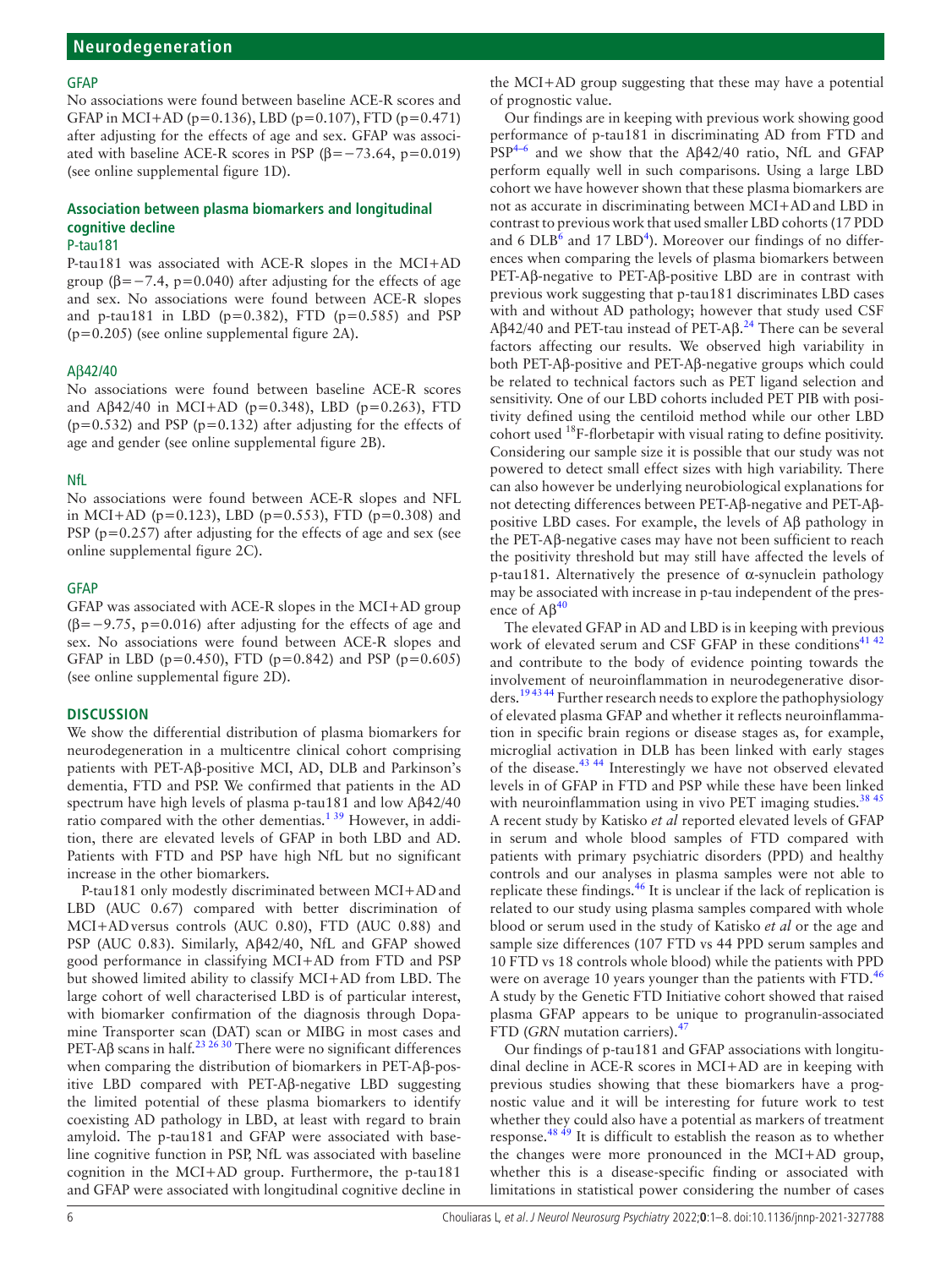available with longitudinal data across the disease groups and the baseline differences. Future studies will also need to replicate our findings with respect to PSP considering the low number of cases available in our cohort.

Our study has several strengths. We tested the clinical utility of the plasma biomarkers in a pooled multicentre clinical cohort of older participants and thus our findings are representative of such clinical populations while we used a cohort with four different types of neurodegenerative disorders. There are however limitations to our study. We had baseline sex and age differences due in part to including neurodegenerative dementias with different epidemiological characteristics which may confound our analyses. We did not have CSF, PET or postmortem confirmation of diagnosis for all our participants and therefore it is likely some of the clinical diagnoses arise from mixed pathologies or alternative pathologies.<sup>22 50 51</sup> In addition, we had a single biomarker assessment at baseline, so we cannot determine how change in biomarkers over time varies between the different disorders. We had small available number of samples from patients with PSP and FTD while our FTD cohort comprised of mixed pathologies including cases with bvFTD, nfPPA and svPPA with genetic and sporadic cases. Future studies need to validate our findings of elevated plasma markers of neurodegeneration in LBD, FTD and PSP and test the levels of p-tau217 and p-tau231, the association between plasma biomarkers, CSF and neuroimaging.

Collectively our findings suggest that plasma biomarkers in neurodegenerative disorders have a strong potential for diagnosis and monitoring considering their accessibility, convenience, low cost and reproducibility.<sup>[52](#page-7-26)</sup> We have shown their potential utility in a representative cohort recruited from UK National Health Service memory clinics and showed that each specific neurodegenerative disorder has a characteristic pattern that may help clinicians in determining the subtype of diagnosis. Our results highlight the importance of the development of biomarkers for non-AD dementias to complement the current panel of plasma markers in order to better characterise patients with dementia and the different subtypes as this is likely to be of importance if these are used for clinical trials especially with the development of anti- $A\beta$  therapies.<sup>[53](#page-7-27)</sup>

#### **Author affiliations**

<sup>1</sup>Department of Psychiatry, University of Cambridge School of Clinical Medicine, Cambridge, UK

<sup>2</sup> Translational and Clinical Research Institute, Newcastle University, Newcastle, UK <sup>3</sup>Department of Clinical Neurosciences, University of Cambridge School of Clinical Medicine, Cambridge, UK

4 Centre for Public Health, Queen's University Belfast, Belfast, UK

<sup>5</sup>Department of Neurodegenerative Disease, UCL Queen Square Institute of Neurology, London, UK

6 Dementia Research Insitute, UCL, London, UK

<sup>7</sup>Department of Psychiatry and Neurochemistry, Institute of Neuroscience and Physiology, The Sahlgrenska Academy, University of Gothenburg, Gothenburg, Sweden

8 Clinical Neurochemistry Laboratory, Sahlgrenska University Hospital, Mölndal, Sweden

- <sup>9</sup>Hong Kong Center for Neurodegenerative Diseases, Hong Kong, China
- <sup>10</sup>Department of Neuroscience, University of Sheffield, Sheffield, UK

<sup>11</sup>Cambridge University Hospitals NHS Foundation Trust, Cambridge, UK

**Twitter** Leonidas Chouliaras [@ChouliarasL](https://twitter.com/ChouliarasL), Maura Malpetti [@M\\_Malpetti,](https://twitter.com/M_Malpetti) Paul Donaghy [@PaulCDonaghy](https://twitter.com/PaulCDonaghy), Joseph Kane [@jpmkane](https://twitter.com/jpmkane), Elijah Mak [@ElijahMak](https://twitter.com/ElijahMak), Amanda J Heslegrave [@ajh1269,](https://twitter.com/ajh1269) Li Su [@LiSu2099450](https://twitter.com/LiSu2099450), James Benedict Rowe [@](https://twitter.com/CambridgeFTD) [CambridgeFTD](https://twitter.com/CambridgeFTD) and John Tiernan O'Brien [@ProfJTOBrien](https://twitter.com/ProfJTOBrien)

**Acknowledgements** We thank our participant volunteers for their participation in this study and the research nurses of the Cambridge Centre for Parkinson-plus for their invaluable support in data acquisition. We thank the East Anglia Dementias and Neurodegenerative Diseases Research Network (DeNDRoN) for help with subject recruitment.

**Contributors** Conceptualisation and design: LC, AT, JBR, JTO. Data analysis: LC, MM, AJH. Methodology: LC; PD, MM, EM, AJH, HZ. Interpretation: LC, AT, MM, AJH, HZ, LS, JBR, JTO. Data collection: LC, AT, MM, PD, JK, GS, MAP-S, LS. First draft: LC, AT, MM, HZ, JBR, JTO. Supervision: AT, JBR, JTO. Guarantors: LC, JBR, JTO

**Funding** This study was funded by the Cambridge Centre for Parkinson-Plus, the National Institute for Health Research (NIHR) Biomedical Research Centre at Cambridge University Hospitals NHS Foundation Trust and the University of Cambridge (BRC-1215–20014) and the NIHR Newcastle Biomedical Research Centre. The views expressed are those of the authors and not necessarily those of the NIHR or the Department of Health and Social Care. The UK Dementia Research Institute, receives its funding from UK DRI, funded by the UK Medical Research Council, Alzheimer's Society and Alzheimer's Research UK. JBR is supported by the Wellcome Trust (220258). HZ is a Wallenberg Scholar supported by grants from the Swedish Research Council (#2018–02532), the European Research Council (#681712), Swedish State Support for Clinical Research (#ALFGBG-720931), the Alzheimer Drug Discovery Foundation (ADDF), USA (#2 01 809–2016862), the UK Dementia Research Institute at UCL, the Wellcome Trust and an anonymous donor. The MILOS study was funded by the Alzheimer's Research UK and the Lewy Body Society.

**Competing interests** Competing interests unrelated to this work, JBR serves as an associate editor to Brain and is a non-remunerated trustee of the Guarantors of Brain, Darwin College and the PSP Association (UK). He provides consultancy to Asceneuron, Biogen, UCB and has research grants from AZ-Medimmune, Janssen, Lilly as industry partners in the Dementias Platform UK. Unrelated to this work, JTOB has received honoraria for work as DSMB chair or member for TauRx, Axon, Eisai, has acted as a consultant for Roche, and has received research support from Alliance Medical and Merck. HZ has served at scientific advisory boards and/or as a consultant for Alector, Eisai, Denali, Roche Diagnostics, Wave, Samumed, Siemens Healthineers, Pinteon Therapeutics, Nervgen, AZTherapies, CogRx and Red Abbey Labs, has given lectures in symposia sponsored by Cellectricon, Fujirebio, Alzecure and Biogen, and is a co-founder of Brain Biomarker Solutions in Gothenburg AB (BBS), which is a part of the GU Ventures Incubator Program (outside submitted work). Avid Radiopharmaceuticals, a wholly owned subsidiary of Eli Lilly and Company, enabled use of the 18F-florbetapir by providing tracer and funding scanner time, but was not involved in data analysis or interpretation.

#### **Patient consent for publication** Not applicable.

**Ethics approval** The study was approved by the respective NIHR National Research Ethic Service Committees (East of England (13/EE/0104), North East-Newcastle & North Tyneside 13/NE/0064). Participants gave informed consent to participate in the study before taking part.

**Provenance and peer review** Not commissioned; externally peer reviewed.

**Data availability statement** Data are available upon reasonable request. Data are available upon reasonable request. Anonymised data may be shared by request to the senior author from a qualified investigator for non-commercial use (data sharing may be subject to restrictions according to consent and data protection legislation).

**Supplemental material** This content has been supplied by the author(s). It has not been vetted by BMJ Publishing Group Limited (BMJ) and may not have been peer-reviewed. Any opinions or recommendations discussed are solely those of the author(s) and are not endorsed by BMJ. BMJ disclaims all liability and responsibility arising from any reliance placed on the content. Where the content includes any translated material, BMJ does not warrant the accuracy and reliability of the translations (including but not limited to local regulations, clinical guidelines, terminology, drug names and drug dosages), and is not responsible for any error and/or omissions arising from translation and adaptation or otherwise.

**Open access** This is an open access article distributed in accordance with the Creative Commons Attribution 4.0 Unported (CC BY 4.0) license, which permits others to copy, redistribute, remix, transform and build upon this work for any purpose, provided the original work is properly cited, a link to the licence is given, and indication of whether changes were made. See: [https://creativecommons.org/](https://creativecommons.org/licenses/by/4.0/) [licenses/by/4.0/.](https://creativecommons.org/licenses/by/4.0/)

#### **ORCID iDs**

Leonidas Chouliaras <http://orcid.org/0000-0002-3052-3879> Maura Malpetti <http://orcid.org/0000-0001-8923-9656> Henrik Zetterberg<http://orcid.org/0000-0003-3930-4354> James Benedict Rowe<http://orcid.org/0000-0001-7216-8679>

#### **REFERENCES**

- <span id="page-6-0"></span>1 Hansson O. Biomarkers for neurodegenerative diseases. [Nat Med](http://dx.doi.org/10.1038/s41591-021-01382-x) 2021;27:954–63.
- <span id="page-6-1"></span>2 Alcolea D, Delaby C, Muñoz L, et al. Use of plasma biomarkers for AT(N) classification of neurodegenerative dementias. [J Neurol Neurosurg Psychiatry](http://dx.doi.org/10.1136/jnnp-2021-326603) 2021;92:1206-14. doi:10.1136/jnnp-2021-326603